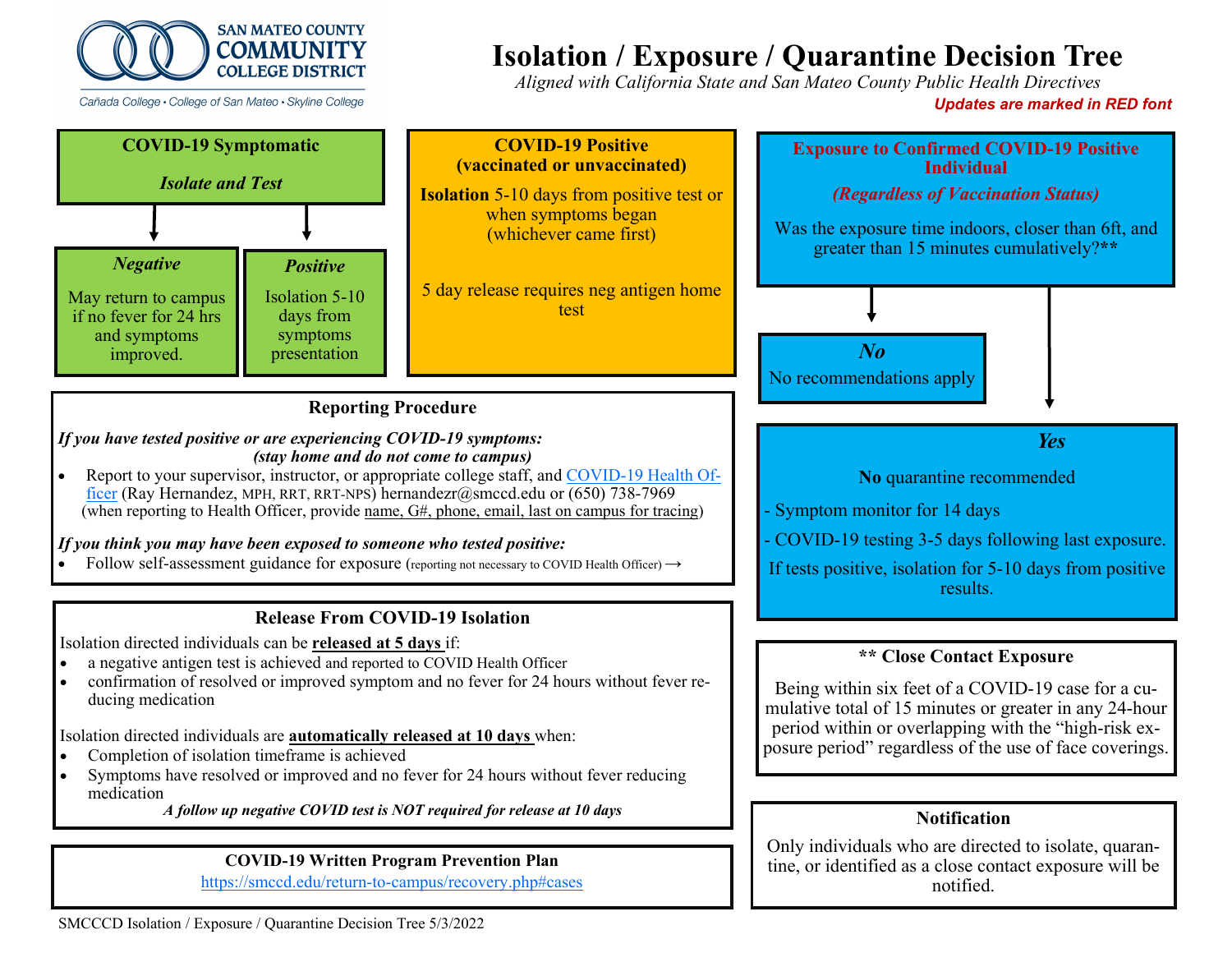### **Persons Who Test Positive for COVID-19 (Isolation)**

## **Recommended Action**

Everyone, regardless of vaccination status, previous infection or lack of symptoms.

- Stay home for at least 5 days after start of symptoms (or after date of first positive test if no symptoms).
- Isolation can end after day 5 if symptoms are not present or are resolving and a test performed on day 5 or later is negative.
- If unable to test or choosing not to test, and symptoms are not present or are resolving, isolation can end after day 10.
- If fever is present, isolation should be continued until 24 hours after fever resolves.
- If symptoms, other than fever, are not resolving continue to isolate until symptoms are resolving or until after day 10.
- Per CDPH masking guidance, it is strongly recommended that persons wear a well-fitting mask around others for a total of 10 days, especially in indoor settings